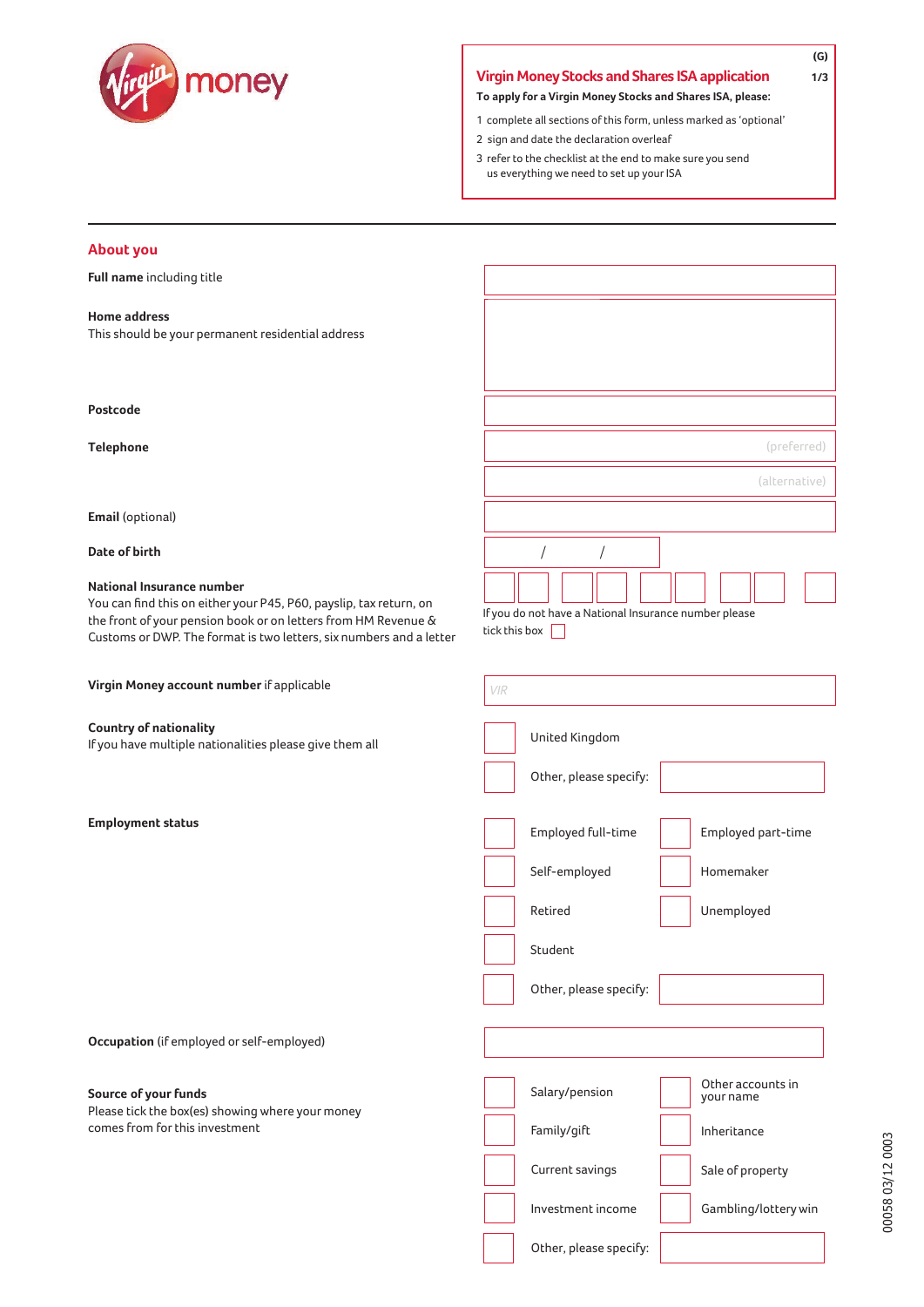### **Opening payment into your Virgin Money Stocks and Shares ISA**

To open your Stocks and Shares ISA you can either send in an initial payment by cheque or sign a monthly direct debit. Or do both.

**Please note:** The maximum you can pay each tax year into a Virgin Money Stocks and Shares ISA is £20,000.



\*\* The Climate Change Fund has a minimum initial payment of £500 by cheque and £50 by monthly direct debit.

The minimum payment for the other funds is £1.

#### **Income payments**

Please tell us if you'd like your income payments to be

payments. Check with your bank/building society if you're not sure.

| Reinvested into your ISA                                                  | <b>Please note:</b> Any investment income earned from the Virgin                                                           |
|---------------------------------------------------------------------------|----------------------------------------------------------------------------------------------------------------------------|
| <b>OR</b>                                                                 | Money Climate Change Fund is automatically reinvested in the<br>fund and reflected in the value of your units.             |
| Paid to you                                                               |                                                                                                                            |
| If you'd like income to be paid to you, please fill in the details below. |                                                                                                                            |
| <b>Bank or building society name</b>                                      |                                                                                                                            |
| Address including postcode                                                |                                                                                                                            |
| Name of account holder(s)                                                 |                                                                                                                            |
| Sort code                                                                 | <b>Account number/Roll number</b>                                                                                          |
|                                                                           | Note: You must be named on the account we make your income payments to. Some banks/building societies do not accept direct |